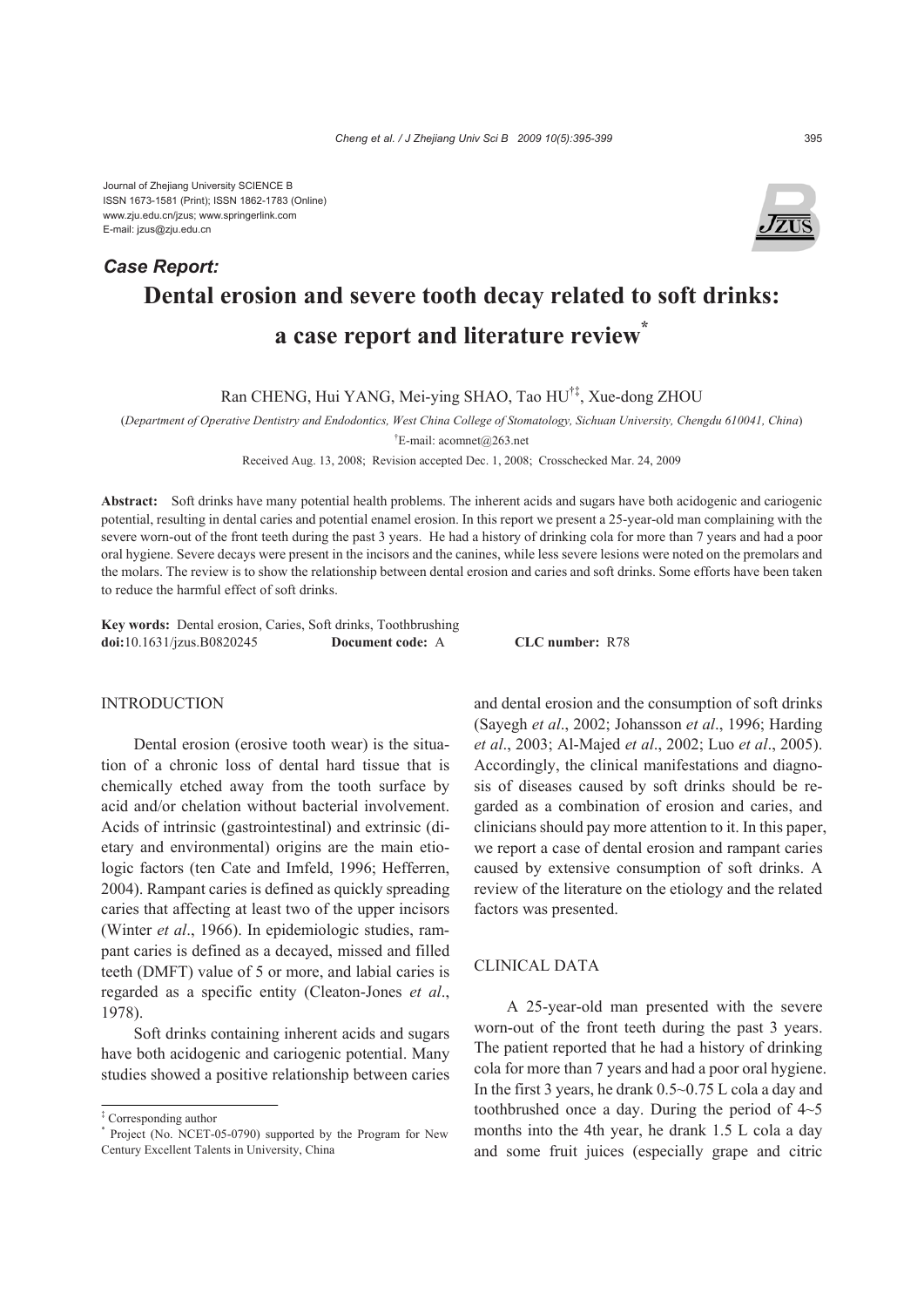juices), and he brushed his tooth or gargled with water once a day, mostly in the morning. In the latest 3 years, he continued dranking 1.5 L cola a day and toothbrushed once or twice daily.

He described his job as a bank worker with no exposure to acid substances. The patient recalled a busy-working period of about 4 to 5 months 3 years ago when he started consuming cola much more frequently (a total of 1.5 L a day). He likes holding the drink in the mouth for several seconds and tasting before swallowing. He denied anything unusual in his diet, medical history, allergic history, and family history of dental problems. He also denied symptoms of gastroesophageal reflux, odontalgia, xerostomia, and bruxism.

Dental examination found that crescent-shaped lesions were present on the cervical region of the buccal and labial surfaces of the teeth of this patient (Figs.1a~1c). No lesions were found in the palatal and lingual surfaces (Fig.1d). Different stages of lesions could be seen on the teeth. Severe decays (caries cavities shown by arrows in Figs.1b and 1c) were present in the incisors and the canines, while less severe lesions (white spot lesions shown by arrowheads in Figs.1b and 1c) were noted on the premolars and the molars. The pulpal surfaces of erosive lesions contained brown-colored, leathery, carious dentin. None of the pulp cavities were involved. The patient did not report pain or sensitivity associated with any of the affected teeth. A comprehensive periodontal examination revealed no signs of attachment loss, and plaque deposits and calculus were only found on the mandibular incisors, with minimal bleeding on probing. The maxillary front teeth remained asymptomatic on percussion, palpation, and cold testing.

Buccal caries had also impacted teeth 17 and 27. And more extensive buccal and occlusal caries were seen in teeth 18 and 28. Caries of tooth 27 had impacted the pulp, above which there were lots of grey debris. The patient reported no pain on cold testing and percussion, but a severe pain when probing into the pulp cavity.

The oral mucosa was moist, pink, and without lesions. There was no salivary gland enlargement bilaterally. The saliva was clear and flowed freely from salivary ducts bilaterally. Normal pooling of saliva was noted on the floor of the mouth. The remainder of the soft-tissue examination was normal.



(a)





(c)



**Fig.1 The maxillary and mandibular teeth**  (a) The front view; (b) The right buccal view; (c) The left buccal view; (d) The incisal and palatal view. Arrows: caries cavities; Arrowheads: white spot lesions

Finally, the history and the symptoms of this patient confirmed the complex diagnosis of dental erosion and dental caries. On one hand, dental erosion is defined as the physical result of acid without bacterial involvement. Early stage of dental erosion includes a smooth surface. Advanced stages include developing enamel concavities, lesions with longer depth than width, undulating borders, and an intact border of enamel along the facial gingival margin. In severe cases of dental erosion, the entire occlusal morphology of the tooth disappears (Lussi *et al*., 1993; 2004; 2006). The pattern of erosion is related to the frequency the dental tissue is exposed to acidic fluid. In this case, the patient likes holding the drink in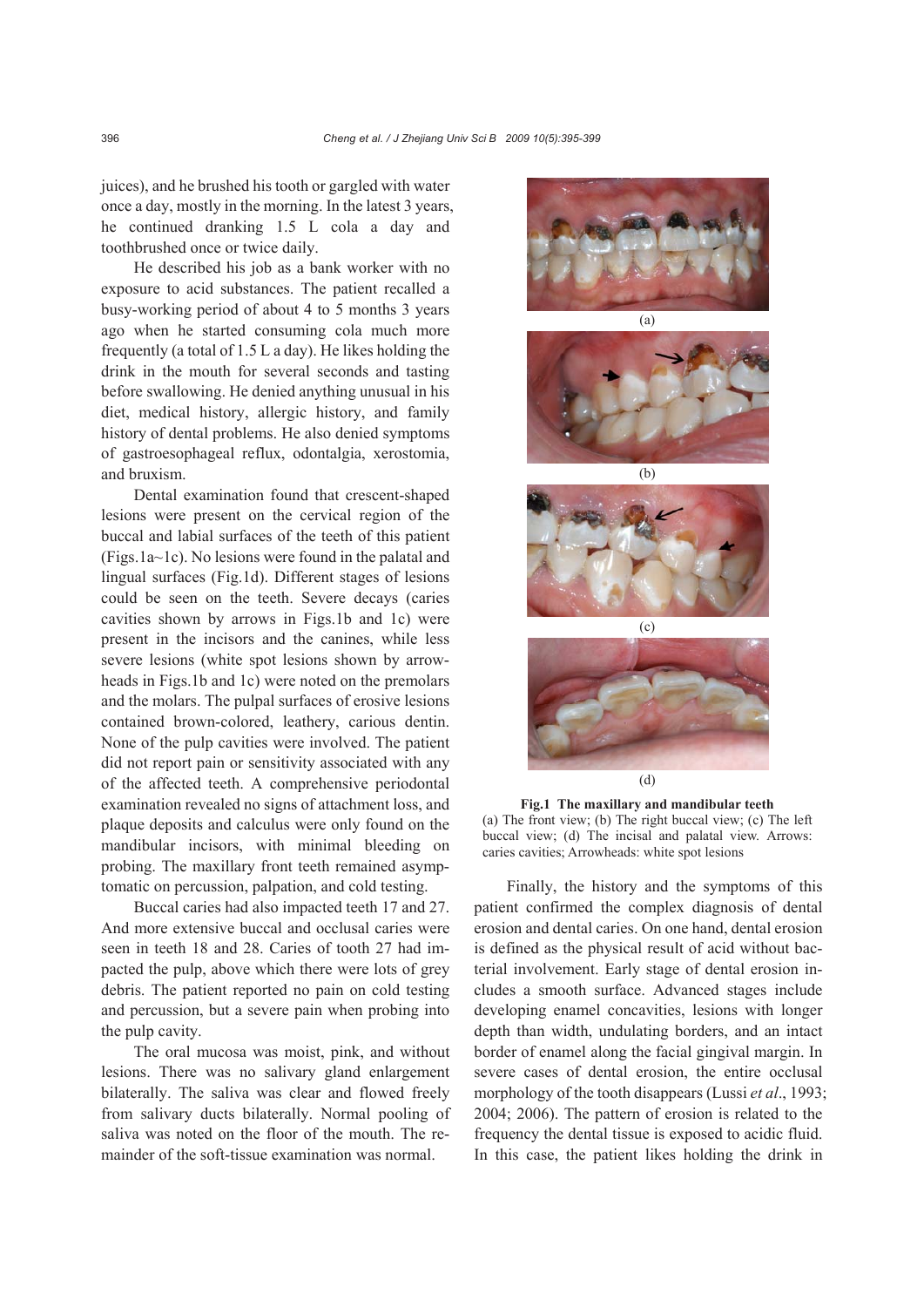around the vestibular groove. The erosive acid of drink may have demineralized the cervical region of the tooth. On the other hand, the high sugar intake and bad oral hygiene pattern of the patient also caused bacterial infection, i.e., the dental caries.

Considering that excessive intake of soft drink and poor oral hygiene pattern are likely etiologic factors, we recommended the patient to reduce soft drink intake and contact time of acids, not to hold drinks in the mouth, and to use fluoride or remineralizing toothpaste to brush the teeth at least twice a day, but avoid toothbrushing immediately after soft drink intake.

Since there was gingival hyperplasia around the lesions, treatment plan for the patient included gingivectomy and composite resin restoration. The high-frequency electrosurgery was used to remove excessive gingival tissue following a local anesthesia, and a composite resin Filtek™ Z350 (3M ESPE, St. Paul, MN, USA) was applied to restore the lost tooth structure.

#### DISCUSSION AND CONCLUSION

In the present case, the lesions of the patient indicated the long-term damage of soft drinks. The white spot lesions confirmed the diagnosis of dental erosion. Severe caries were also found in the upper incisors, making the diagnosis complicated.

Soft drinks have many potential health problems, including dental caries and enamel erosion (Majewski, 2001). Dental caries may result from a long-term high intake of soft drinks and deterioration in oral hygiene patterns. In other cases, slowly progressed caries may suddenly become rampant. This may result from frequent exposure to erosive acids (McIntyre, 1992). The most frequent source of the acids is soft drinks like cola. It is also indicated that the cariogenicity of cola is higher than that of milk and sucrose (Bowen and Lawrence, 2005). To reduce dental caries risk, the low-calorie and sugar-free food was recommended. However, sugar-free soft drinks often have as high erosive potential as sugar-containing soft drinks.

Compared with caries, dental erosion seems to have much stronger relationship with soft drinks. The erosive potential of drinks is mainly represented by their pH and the buffering capacity. In previous reports, the initial pH values of some soft drinks and their buffering capacities were determined. Carbonated drinks had lower pH than fruit juices. The buffering capacities are in the following order: fruit juices>fruit-based carbonated drinks>non-fruit-based carbonated drinks (Edwards *et al*., 1999; Owens, 2007). Carbonated drink could reduce surface hardness of enamel, dentine, microfilled composite, and resin-modified glass ionomer. Sports drink and juices are merely effective to enamel (Wongkhantee *et al*., 2006). Even the sports drinks have a stronger softening effect than fruit juices (Lussi *et al*., 1995; Lippert *et al*., 2004; Jensdottir *et al*., 2005). Moreover, some supplements of drinks, such as calcium, could reduce the progress of enamel demineralization (Hara and Zero, 2006).

More studies showed that dental erosion was associated with the drinking methods. Holding the drink longer in the mouth leads to a more pronounced pH drop (Johansson *et al*., 2004). Drinking with an increasing flow rate and with decreasing outlet diameter could increase the erosion depth (Shellis *et al*., 2005). The effect is also strengthened when acid temperature grows higher (Eisenburger and Addy, 2003).

Toothbrushing is a way to keep a good oral hygiene. Hard tissue loss after erosion and toothbrushing is significantly greater than erosion alone (Rios *et al*., 2006; Magalhães *et al*., 2008). However, after intra-oral periods of 30 and 60 min, wear was not significantly higher in toothbrushing than in unbrushed controls. It is concluded that keeping tooth unbrushed for at least 30 min after an erosive attack is necessary for protecting dentin (Attin *et al*., 2004).

Even some kinds of toothpastes accelerate tooth wear due to the removal of superficial enamel layer (Rios *et al*., 2006). Non-fluoride toothpaste could increase dentine loss compared with drinks alone (Ponduri *et al*., 2005). Whitening dentifrice also leads to significantly greater wear of sound enamel and of both eroded and sound dentine (Turssi *et al*., 2004). On the contrary, fluoride and remineralizing toothpastes (containing NaF, calcium, phosphate, and fluoride ions) are effective in inhibiting enamel erosion. The fluoride concentration around  $1100\times10^{-6}$  in dentifrices helps to reduce dentin wear by erosion and erosion+abrasion, but the protection does not increase with fluoride concentration (Magalhães *et al*., 2008).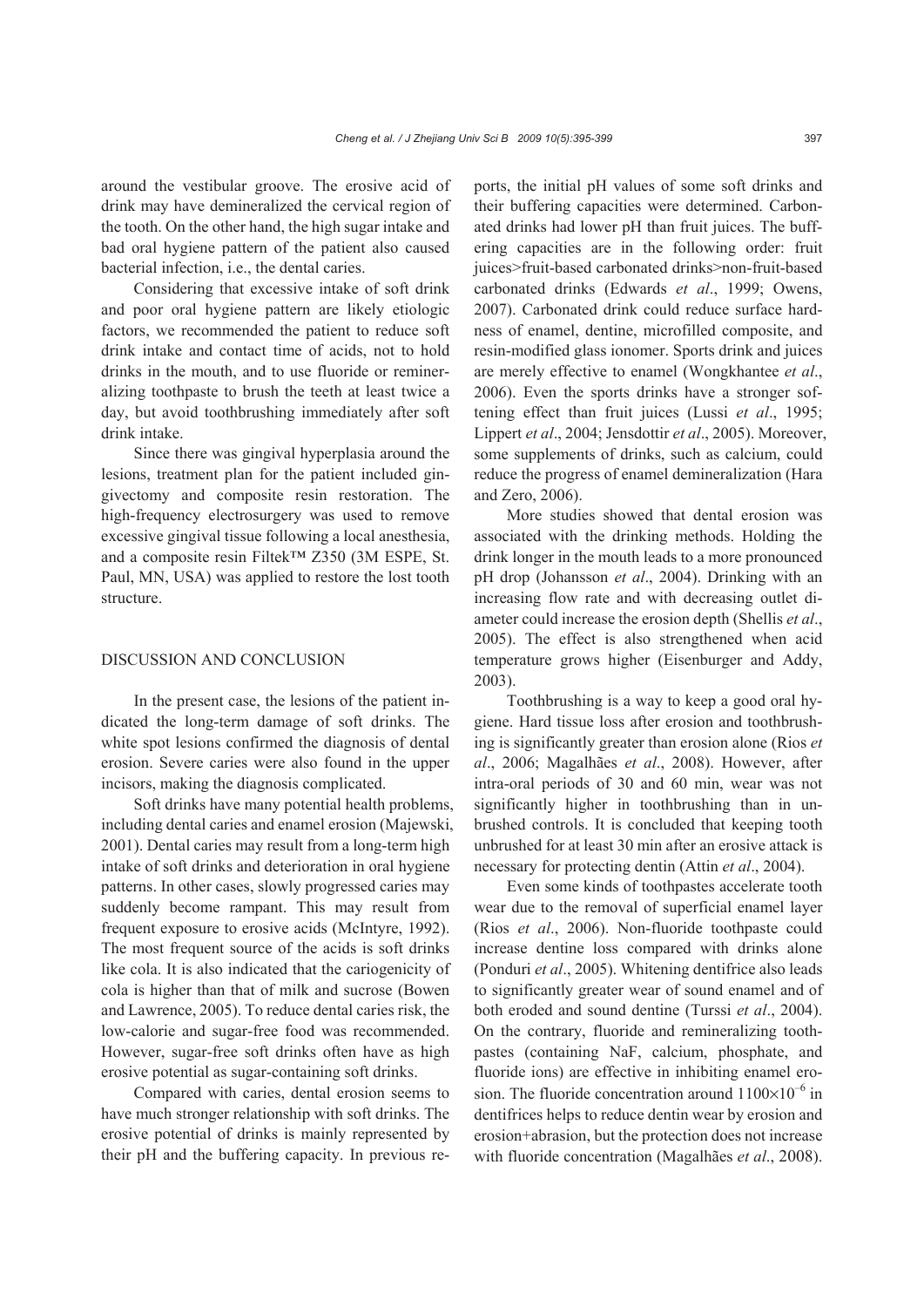Remineralizing toothpaste is more effective in intact and decalcified enamel (Muñoz *et al*., 1999; Magalhães *et al*., 2007). It could improve tooth-surface smoothness and gloss with regular use (Muñoz *et al*., 2004).

In conclusion, excessive intake of soft drinks could cause complex dental consequences including dental erosion and caries. Although the diseases are different in their histological appearance, the two conditions occurring concurrently could be deleterious to dental hard tissues. It is necessary to educate patients about the harmful effects of excessive soft drink consumption and to advise them with the following tips to prevent dental erosion and caries: limiting soft drinks intake, choosing the low erosive soft drinks, improving the drinking habit, toothbrushing at least twice a day, avoiding brushing tooth within 1 h after consuming acidic food, and using fluoride or remineralizing toothpaste.

#### **References**

- Al-Majed, I., Maguire, A., Murray, J.J., 2002. Risk factors for dental erosion in 5~6 year old and 12~14 year old boys in Saudi Arabia. *Community Dentistry And Oral Epidemiology*, **30**(1):38-46. [doi:10.1034/j.1600-0528.2002.300 106.x]
- Attin, T., Siegel, S., Buchalla, W., Lennon, A.M., Hannig, C., Becker, K., 2004. Brushing abrasion of softened and remineralized dentin: an in situ study. *Caries Res*., **38**(1): 62-66. [doi:10.1159/000073922]
- Bowen, W.H., Lawrence, R.A., 2005. Comparison of the cariogenicity of cola, honey, cow milk, human milk, and sucrose. *Pediatrics*, **116**(4):921-926. [doi:10.1542/peds. 2004-2462]
- Cleaton-Jones, P., Richardson, B.D., McInnes, P.M., Fatti, L.P., 1978. Dental caries in South African white children aged 1~5 years. *Community Dentistry And Oral Epidemiology*, **6**(2):78-81. [doi:10.1111/j.1600-0528.1978.tb01 125.x]
- Edwards, M., Creanor, S.L., Foye, R.H., Gilmour, W.H., 1999. Buffering capacities of soft drinks: the potential influence on dental erosion. *J*. *Oral Rehabil*., **26**(12):923-927. [doi:10.1046/j.1365-2842.1999.00494.x]
- Eisenburger, M., Addy, M., 2003. Influence of liquid temperature and flow rate on enamel erosion and surface softening. *J*. *Oral Rehabil*., **30**(11):1076-1080. [doi:10. 1046/j.1365-2842.2003.01193.x]
- Hara, A.T., Zero, D.T., 2006. Analysis of the erosive potential of calcium-containing acidic beverages. *Am*. *J*. *Dent*., **19**(6):319-325.
- Harding, M.A., Whelton, H., O'Mullane, D.M., Cronin, M., 2003. Dental erosion in 5-year-old Irish school children and associated factors: a pilot study. *Community Dent*.

*Health*, **20**(3):165-170.

- Hefferren, J.J., 2004. Why is there and should there be more attention paid to dental erosion? *Compendium of Continuing Education in Dentistry*, **25**(Suppl. 1):4-8.
- Jensdottir, T., Bardow, A., Holbrook, P., 2005. Properties and modification of soft drinks in relation to their erosive potential in vitro. *J*. *Dent*., **33**(7):569-575. [doi:10.1016/ j.jdent.2004.12.002]
- Johansson, A.K., Johansson, A., Birkhed, D., Omar, R., Baghdadi, S., Carlsson, G.E., 1996. Dental erosion, soft-drink intake, and oral health in young Saudi men, and the development of a system for assessing erosive anterior tooth wear. *Acta Odontol*. *Scand*., **54**(6):369-378. [doi:10. 3109/00016359609003554]
- Johansson, A.K., Lingstrom, P., Imfeld, T., Birkhed, D., 2004. Influence of drinking method on tooth-surface pH in relation to dental erosion. *Eur*. *J*. *Oral Sci*., **112**(6):484-489. [doi:10.1111/j.1600-0722.2004.00172.x]
- Lippert, F., Parker, D.M., Jandt, K.D., 2004. Susceptibility of deciduous and permanent enamel to dietary acid-induced erosion studied with atomic force microscopy nanoindentation. *Eur*. *J*. *Oral Sci*., **112**(1):61-66. [doi:10.1111/ j.0909-8836.2004.00095.x]
- Luo, Y., Zeng, X.J., Du, M.Q., Bedi, R., 2005. The prevalence of dental erosion in preschool children in China. *J. Dent*., **33**(2):115-121. [doi:10.1016/j.jdent.2004.08.007]
- Lussi, A., Jaeggi, T., Scharer, S., 1993. The influence of different factors on in vitro enamel erosion. *Caries Res*., **27**(5):387-393.
- Lussi, A., Jaeggi, T., Scharer, S., 1995. Prediction of the erosive potential of some beverages. *Caries Res*., **29**(5): 349-954.
- Lussi, A., Jaeggi, T., Zero, D., 2004. The role of diet in the aetiology of dental erosion. *Caries Res*., **38**(Suppl. 1): 34-44. [doi:10.1159/000074360]
- Lussi, A., Hellwig, E., Zero, D., Jaeggi, T., 2006. Erosive tooth wear: diagnosis, risk factors and prevention. *Am*. *J*. *Dent*., **19**(6):319-325.
- Magalhães, A.C., Rios, D., Delbem, A.C., Buzalaf, M.A., Machado, M.A., 2007. Influence of fluoride dentifrice on brushing abrasion of eroded human enamel: an in situ/ex vivo study. *Caries Res*., **41**(1):77-79. [doi:10.1159/0000 96110]
- Magalhães, A.C., Rios, D., Moino, A.L., Wiegand, A., Attin, T., Buzalaf, M.A., 2008. Effect of different concentrations of fluoride in dentifrices on dentin erosion subjected or not to abrasion in situ/ex vivo. *Caries Res*., **42**(2): 112-116. [doi:10.1159/000117807]
- Majewski, R.F., 2001. Adolescent caries: a discussion on diet and other factors, including soft drink consumption. *J*. *Mich*. *Dent*. *Assoc*., **83**(2):32-34.
- McIntyre, J.M., 1992. Erosion. *Aust*. *Prosthodont*. *J*., **6**:17-25.
- Muñoz, C.A., Feller, R., Haglund, A., Triol, C.W., Winston, A.E., 1999. Strengthening of tooth enamel by a remineralizing toothpaste after exposure to an acidic soft drink. *J*. *Clin*. *Dent*., **10**(Special 1):17-21.
- Muñoz, C.A., Stephens, J.A., Proskin, H.M., Ghassemi, A.,